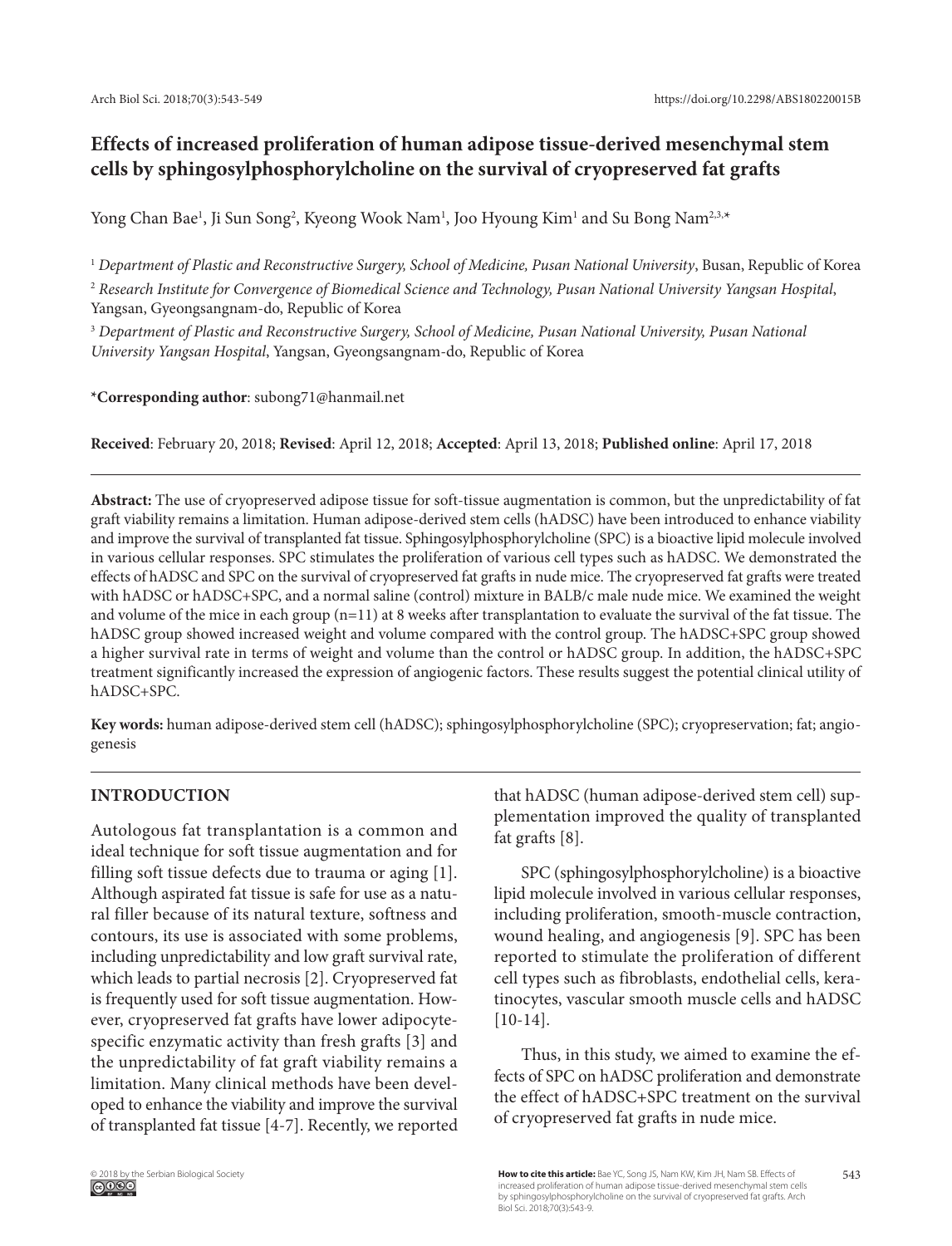### **MATERIALS AND METHODS**

The present study was approved by the Animal Experiment Ethics Committee of Pusan National University Hospital (PNUH 2012-21).

#### **Reagents**

SPC (99% purity, as verified by using thin-layer chromatography) was purchased from Avanti Polar Lipids (Alabaster, AL, USA). Pertussis toxin (PTX) and VPC23019 were obtained from Enzo Life Sciences Inc. (Farmingdale, NY, USA); 3-(4, 5-dimethylthiazol-2-yl)-2,5-diphenyltetrazolium bromide (MTT), dimethyl sulfoxide (DMSO) and modified Hank's balanced salt solution (HBSS) were obtained from Sigma-Aldrich (St. Louis, MO, USA). α-Modified Eagle's medium (α-MEM; GIBCO) and fetal bovine serum (FBS) were purchased from HyClone (Logan, UT, USA). Unless otherwise specified, all the other reagents were purchased from Sigma-Aldrich.

### **Human fat tissue**

Adipose tissue was obtained through elective surgeries with the patient's written informed consent as approved by the Institutional Review Board of Pusan National University Hospital. Adipose tissue was obtained from a 45-year-old healthy woman through suction-assisted lipectomy under general anesthesia. For aspiration, the areas were injected with a local anesthesia solution containing lidocaine (0.05%) and adrenaline (1:1000000) before start of the procedure. The fat was aspirated by a sterile 10 mL syringe and a 14-gauge cannula with a blunt tip. The aspirated fat was processed under sterile conditions by two centrifugation sessions of 4 min each at 1200 *g*. The aspirated fat tissue was frozen in a domestic refrigerator at -20°C for 8 weeks until use in the transplantation experiments. The fat was thawed for 1 h in a 37°C water bath and then transplanted.

#### **hADSC isolation**

hADSC were isolated and characterized according to the methods described in our previous studies [8,15]. To isolate hADSC, adipose tissues were washed with phosphate-buffered saline (PBS) and digested at 37°C

for 30 min with 0.075% type I collagenase. The enzyme activity was neutralized with α-MEM containing 10% FBS. The samples (each sample contained 0.4 mL of fat) were centrifuged at 1200 *g* for 10 min. The pellet harvested from fat tissue was filtered through a 100-μm nylon mesh to remove cellular debris and incubated overnight at 37°C/5%  $\mathrm{CO}_2$  in a control medium (α-MEM, 10% FBS, 100-U/mL penicillin, and 100-μg/mL streptomycin). Following incubation, the plate was washed extensively with PBS to remove residual nonadherent cells. One week later, when a monolayer of adherent cells reached confluency, the cells were trypsinized (0.05% trypsin-EDTA; Sigma-Aldrich) and resuspended into the medium and the total number of cells was measured by trypan blue exclusion with a hemocytometer. For *in vivo* experiments, the prepared hADSC were preserved according to a cryopreservation protocol at -80°C for 7 weeks. Cell viability evaluated by trypan blue exclusion before transplantation was >95%. Cells between the 3<sup>rd</sup> and 5th passages were used for *in vitro* experiments.

# **Cell culture**

The hADSC were maintained at 37°C in a humidified atmosphere containing 5% CO in  $\alpha$ -MEM containing 10% FBS. The adherent cell monolayer was trypsinized at 90% confluence (0.25% trypsin; Sigma-Aldrich) and the cells were resuspended in α-MEM containing 10% FBS and sub-cultured at a concentration of 2000 cells/cm<sup>2</sup>. Cells between the 3<sup>rd</sup> and 4<sup>th</sup> passages were used in all further experiments.

#### **MTT assay**

The hADSC were plated at a density of  $2\times10^4$  cells/ well in 24-well plates, serum-starved for 24 h, and then treated with or without different reagents (SPC [0.1, 0.5, 1, 3, 5, 10, and 15 μM], PTX [0, 1, 5, 10, 50, 100, 150, and 200 nM], or VPC23019 [0, 1, 2, 3, 5, and  $10 \mu M$ ]) for the indicated times (1, 2, and 3 days). After the cells were washed, the culture medium containing MTT 0.5 mg/mL was added to each well. The cells were incubated for 2 h at 37°C, the supernatant was removed and the formazan crystals that formed in the viable cells were solubilized with 200 μL of DMSO. A 100-μL aliquot of each sample was then transferred to a well of a 96-well plate, and the absorbance of each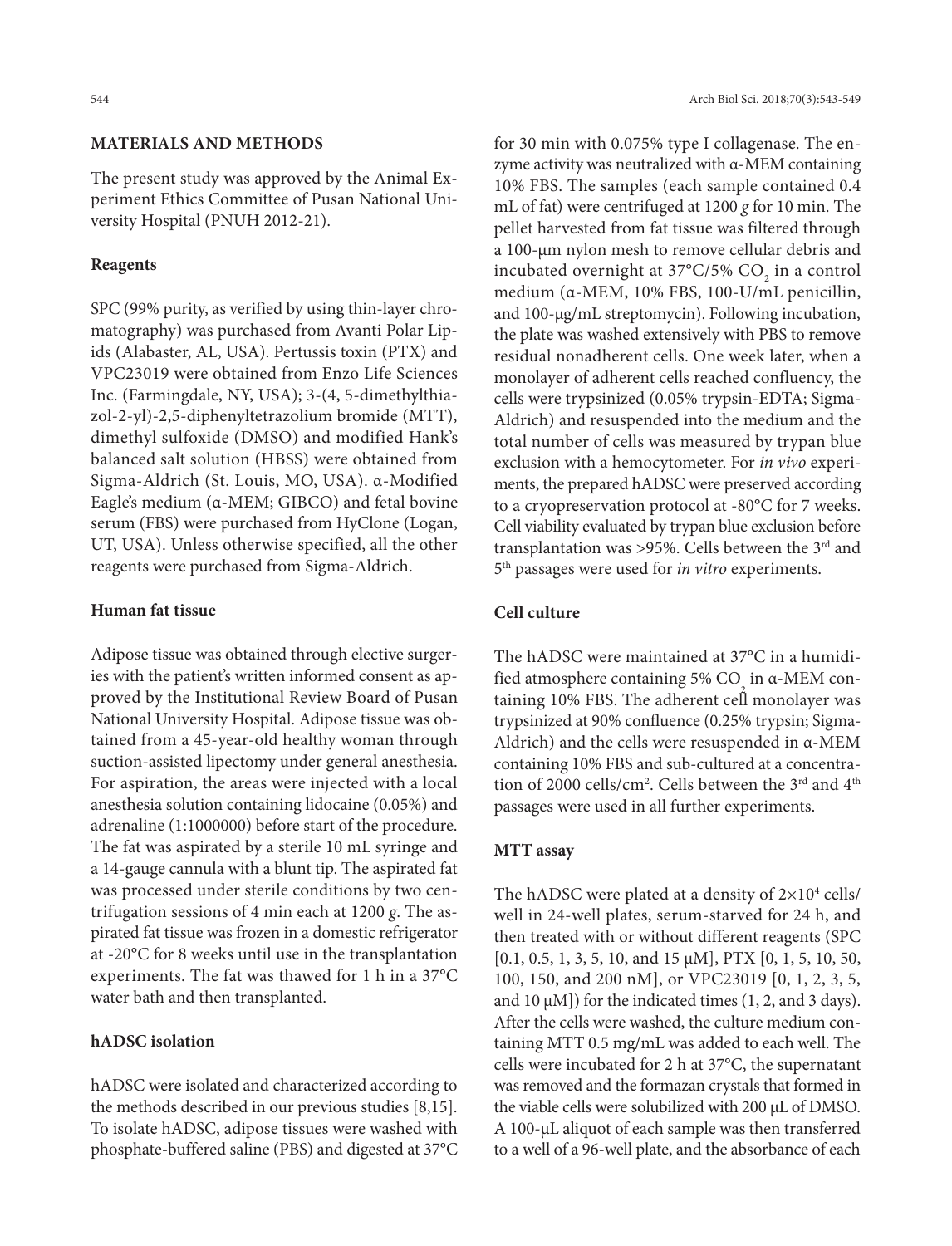was measured at 560 nm using a microplate reader (Sunrise Reader/serial No. 909004125) with XFLU-OR4 software version 4.51 (Tecan, Männedorf, Switzerland). This experiment was repeated four times.

# **Western blot**

The cells were washed twice in cold PBS and lysed in radioimmunoprecipitation assay buffer (Sigma-Aldrich). Proteins were loaded on a 10% sodium dodecyl sulfate polyacrylamide gel, electrotransferred to nitrocellulose membranes (Hybond-ECL; Amersham Pharmacia Biotech, Piscataway, NJ, USA), and probed with the following monoclonal antibodies: glyceraldehyde 3-phosphate dehydrogenase, total p44/42 Map kinase [Erk1/Erk2], and antiphospho-Erk1/2 [Thr202/204]; Cell Signaling Technology, Danvers, MA, USA, Ki-67; Abcam, Cambridge, UK). Immunoreactive bands were detected using anti-mouse and anti-rabbit peroxidase-conjugated secondary antibody (Amersham Pharmacia Biotech) and visualized by enhanced chemiluminescence (ECL detection kit; Amersham Pharmacia Biotech).

# **Animal model and fat transplantation**

The animal experiment used 33 six-week-old BALB/c male nude mice weighing 20-30 g each (Biogenomics, Seoul, Korea). The mice were used previously to study fat grafts, providing the possibility to observe the use of human fat in an animal model [16,17]. The mice were divided into hADSC, hADSC+SPC and control (normal saline) groups, with 11 mice in each group. The mice in the hADSC group received a combination of 0.4 mL of cryopreserved fat and 0.04 mL of hADSC (obtained from 0.4 mL of fat). The mice in the hADSC+SPC group received a combination of 0.4 mL of cryopreserved fat, 0.02 mL of ADSC (obtained from 0.4 mL of fat), and 0.02 mL 3 μM SPC. The mice in the control group received a combination of 0.4 mL of fat and 0.04 mL of normal saline. Fat was injected subcutaneously in the back of each mouse using a sharp 16-gauge needle (Coleman injection cannula; Mentor Corp., Santa Barbara, CA, USA). The experimental protocol was approved by the Guide for Care and Animal Experiment of Pusan National University.

#### **Follow-up and data collection**

The animals were harvested at 8 weeks after the fat transplantation and the grafted fat was dissected. The weight and volume of the fat were measured. The volume was determined by the liquid overflow method [18].

#### **Real-time polymerase chain reaction (PCR)**

Total RNA was isolated from the hADSC or grafted fat using TRIzol Reagent (Invitrogen; Thermo Fisher Scientific, Waltham, MA, USA). The total RNA (2 μg) was then reverse transcribed to cDNA with the reverse transcriptase M-MLV (Promega Corporation, Madison, WI, USA) according to the manufacturer's protocol. The internal control for expression analysis was β-actin. The primer sequences used in the experiment were as follows: β-actin: 5ʹ-CTG GTG CCT GGG GCG-3ʹ, 5ʹ-AGC CTC GCC TTT GCC GA-3ʹ; human growth factor (HGF): 5ʹ-CCT ATG CAG AGG GAC AAA GG-3ʹ, 5ʹ-TGC TAT TGA AGG GGA ACC AG-3ʹ; interleukin-6 (IL-6): 5ʹ-AAA GAG GCA CTG GCA GAA AA-3ʹ, 5ʹ-CAG GGG TGG TTA TTG CAT CT-3ʹ; tumor necrosis factor-α (TNF-α): 5ʹ-GAC AAG CCT GTA GCC CAT GT-3ʹ, 5ʹ-TTG ATG GCA GAG AGG TT-3ʹ; vascular endothelial growth factor (VEGF): 5ʹ-AAG GAG GGC AGA ATC AT-3ʹ, 5ʹ-ATC TGC ATG GTG ATG TTG GA-3ʹ; matrix metallopeptidase-9 (MMP-9): 5ʹ-ACC TCG AAC TTT GAC AGC GAC A-3ʹ, 5ʹ-GAT GCC ATT CAC GTC CTT A-3ʹ; granulocyte chemotactic protein-2 (GCP2): 5ʹ-GTC CTT CGG GCT CCT TGT-3ʹ, 5ʹ-AAC TTG CTT CCC GTT CTT CA-3ʹ (Bioneer, Deajeon, South Korea). All the primer sequences were determined using established GenBank sequences. Real-time quantitation was conducted using a Power SYBR Green PCR Master Mix (Applied Biosystems, Warrington, UK) on the ABI 7500 Instrument (Applied Biosystems). ABI 7500 Instrument version 2.0.1 software (Applied Biosystems) was used to analyze the kinetics of PCR and to calculate the quantitative data. All experiments were performed three times, and negative and positive controls were included in all the experiments. β-actin mRNA was amplified as an internal control. For each sample, copy numbers of the target gene mRNA were divided by those of β-actin mRNA to normalize for target gene mRNA expression and to avoid inter-sample differences in RNA quantity.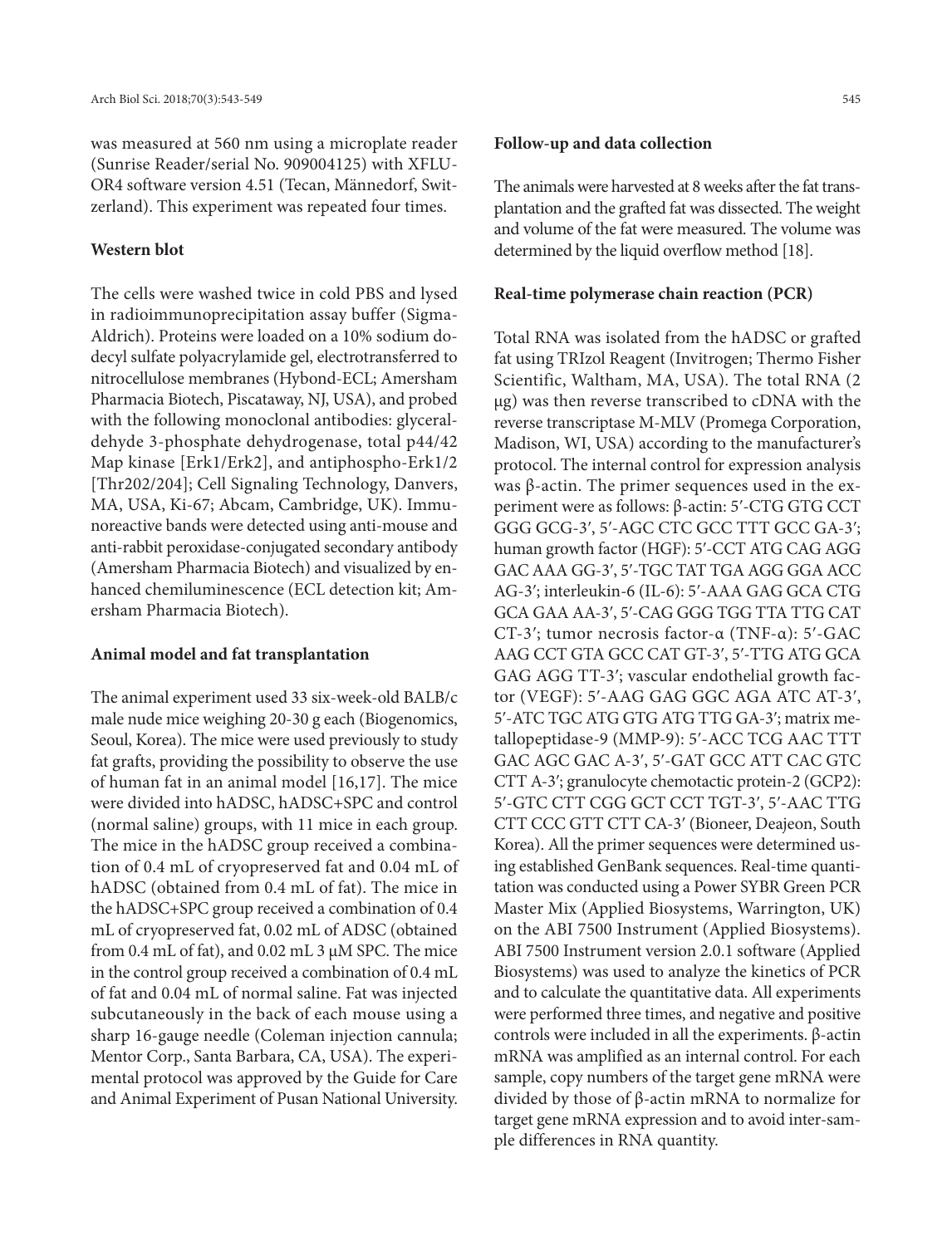# **Statistical analysis**

All results are presented as the mean±SEM. Comparisons between two groups were analyzed by the Student's *t* test. Multiple group comparisons were conducted by one-way analysis of variance with Tukey adjustments. Probability values of *P*<0.05 were considered statistically significant. Statistical analysis of differences in fat graft weight and volume between the three groups was performed by the Kruskal-Wallis test with SPSS version 17.0 for Windows (SPSS, Inc., Chicago, IL, USA). The differences were considered significant at *P*<0.05.

# **RESULTS**

#### **Effect of SPC on hADSC proliferation**

To investigate the effect of SPC on hADSC proliferation, the cells were exposed to the indicated concentration of SPC for 48 h, and hADSC proliferation was measured by the MTT assay. Exposure of hADSC to SPC resulted in a dose-dependent increase in cell proliferation with a maximal peak at 5 and 10 μM (Fig. 1A). The treatment of hADSC with 5 or 10 μM of SPC increased the cell number in a time-dependent manner (Fig. 1B) and did not affect cell morphology (Fig. 1C). Treatment with 5 or 10 μM SPC did not affect cell survival, but treatment with 15 μM SPC lowered it. Therefore, we used the 5 μM SPC treatment for other experiments. SPC has been reported to induce activation of the Erk1/2 pathway in different cell types [20,21], and it can contribute to cell proliferation. To understand the signaling mechanisms, we determined whether SPC activated the Erk1/2 pathway by Western blotting. Erk1/2 phosphorylation was increased in the SPC-treated hADSC (Fig. 1D). The SPC treatment increased the expression level of the proliferating cell marker, Ki-67 (Fig. 1D). We suggest that SPC increased hADSC proliferation.

To confirm the effect of PTX, an antagonist of SPC, on the proliferation of SPC-treated hADSC, hADSC were treated with PTX and then measured by the MTT assay. PTX exhibited a cytotoxic effect (Fig. 2A), whereas VPC23019, an inhibitor of the downstream SPC mediator sphingosine-1-phosphate, had no effect on hADSC proliferation (Fig. 2B).

As shown in Fig. 2C and D, pretreatment of hADSC with 5 μM VPC23019 completely blocked the SPC-induced increase in hADSC proliferation. These results indicate that the SPC treatment affected hADSC proliferation without affecting their morphological changes.

### **Effect of SPC on angiogenesis of hADSC**

To determine the effect of SPC on the angiogenesis potential of hADSC, we performed real-time PCR. The 5-μM SPC treatment increased the expression levels of angiogenesis-related genes such as IL-6, TNF-α, and MMP9 as compared to the control group (Fig. 3). These results indicate that the treatment with  $5 \mu M$ increased hADSC proliferation and the angiogenesis potential.

# **Effect of SPC-treated hADSC on cryopreserved fat tissue angiogenesis potential**

To examine the effect of SPC-treated hADSC on cryopreserved fat tissue angiogenesis potential, we determined the expression of angiogenesis-related genes by real-time PCR. The results showed increased expression of angiogenesis-related genes (HGF, IL-6, GCP2, VEGF, and MMP9; *P*<0.005) in the hADSC group compared with the control group. Moreover, the SPC-treated hADSC group had significantly higher expression levels of many angiogenesis-related genes (HGF, GCP2, VEGF, and MMP9; *P*<0.005) than the other groups (Fig. 4).

# **Effect of SPC-treated hADSC on cryopreserved fat tissue survival**

To determine the effect of SPC-induced hADSC proliferation on the survival of fat graft tissues, we conducted a fat transplantation experiment. The weight and volume of the surviving fat graft tissues were determined at 8 weeks after cryopreserved fat transplantation (Fig. 5). The hADSC group showed significant increases in weight and volume as compared to the control group (*P*<0.002). The SPC-treated hADSC (hADSC+SPC) group exhibited a higher survival rate in terms of weight and volume than the control group (*P*<0.002) or the hADSC group (*P*<0.002; Table 1).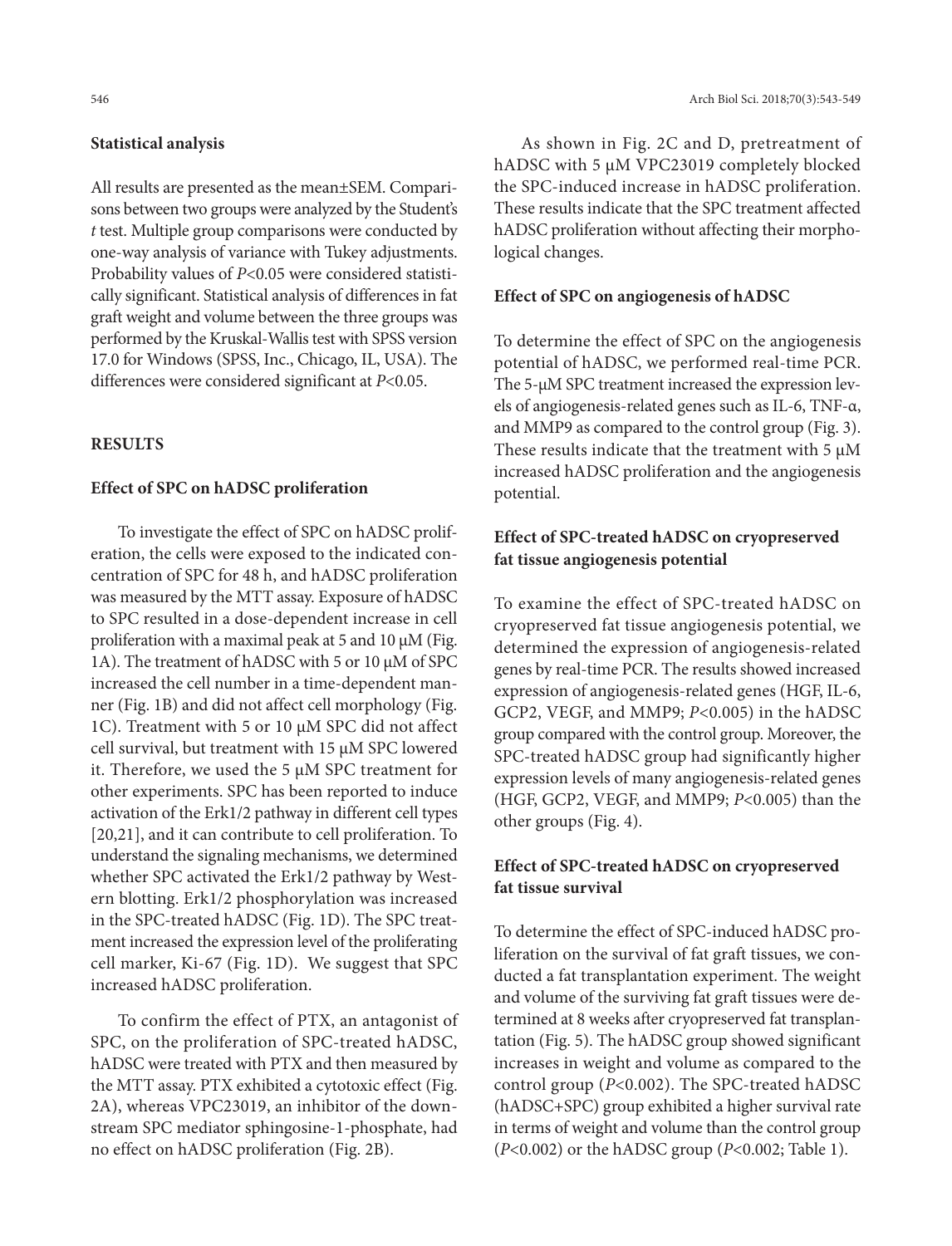

**Fig. 1.** The effect of SPC treatment on hADSC proliferation. **A**, **B** – hADSC seeded in 24-well culture plates at a density of 2×10<sup>4</sup> cells/well in a growth medium and cultured under a serum-starved condition for 24 h before SPC treatment. The cells treated with the indicated concentrations of SPC for 48 h (**A**) and the proliferation ability of the hADSC treated with vehicle (control), or 5 or 10 μM SPC for the indicated times (**B**). The number of cells was determined by the MTT assay, and the results shown are the percentages of the control. The data are shown as mean±SEM (n=4). \**P*<0.05, compared with the control. **C** – The SPC treatment did not affect cell morphology, as shown in the representative phasecontrast photographs of the vehicle (control), 5 μM SPC- and 10 μM SPC-treated hADSC (Olympus IX70). Original magnification: ×100. **D –** ERK activation and Ki67 expression by SPC in hADSC. Serum-starved hADSC were treated with 5 μM SPC for the indicated periods. ERK phosphorylation was determined by Western blotting of the cell lysates with anti-phospho-Erk1/2 antibody, and the amounts of ERK was assessed with an anti-ERK antibody to confirm equal loading. The expression levels of Ki67 were determined by Western blotting with anti-Ki67 antibody. To confirm equal protein loading, the quantities of GAPDH were determined using anti-GAPDH antibody.



**Fig. 2**. Effect of SPC treatment on hADSC proliferation. **A**, **B** - hADSC plated at  $2\times10^4$  cells/well in a 24-well plate and serumstarved hADSC, followed by treatment with different concentrations of (**A**) PTX or (**B**) VPC23019 for 48 h. The number of cells was measured by the MTT assay and the results are shown as percentages of the controls. The data are shown as mean±SEM  $(n = 4)$ . *\*P<0.05, compared with the control.*  $C$  – Serum-starved hADSC pretreated with vehicle or 5 μM VPC23019 for 2 h, after which they were treated with vehicle or 5 μM SPC for 48 h. The number of cells was measured by the MTT assay and the results are shown as percentages of the control (without SPC and VPC23019). The data are shown as mean $\pm$ SEM (n = 4).  $*P<0.05$ , compared with the control; # *P*<0.05, compared with only the 5 μM SPC-treated group. **D** – Phase-contrast images of hADSC incubated under the indicated conditions were obtained with a digital camera equipped with an inverted microscopy. Original magnification, ×100.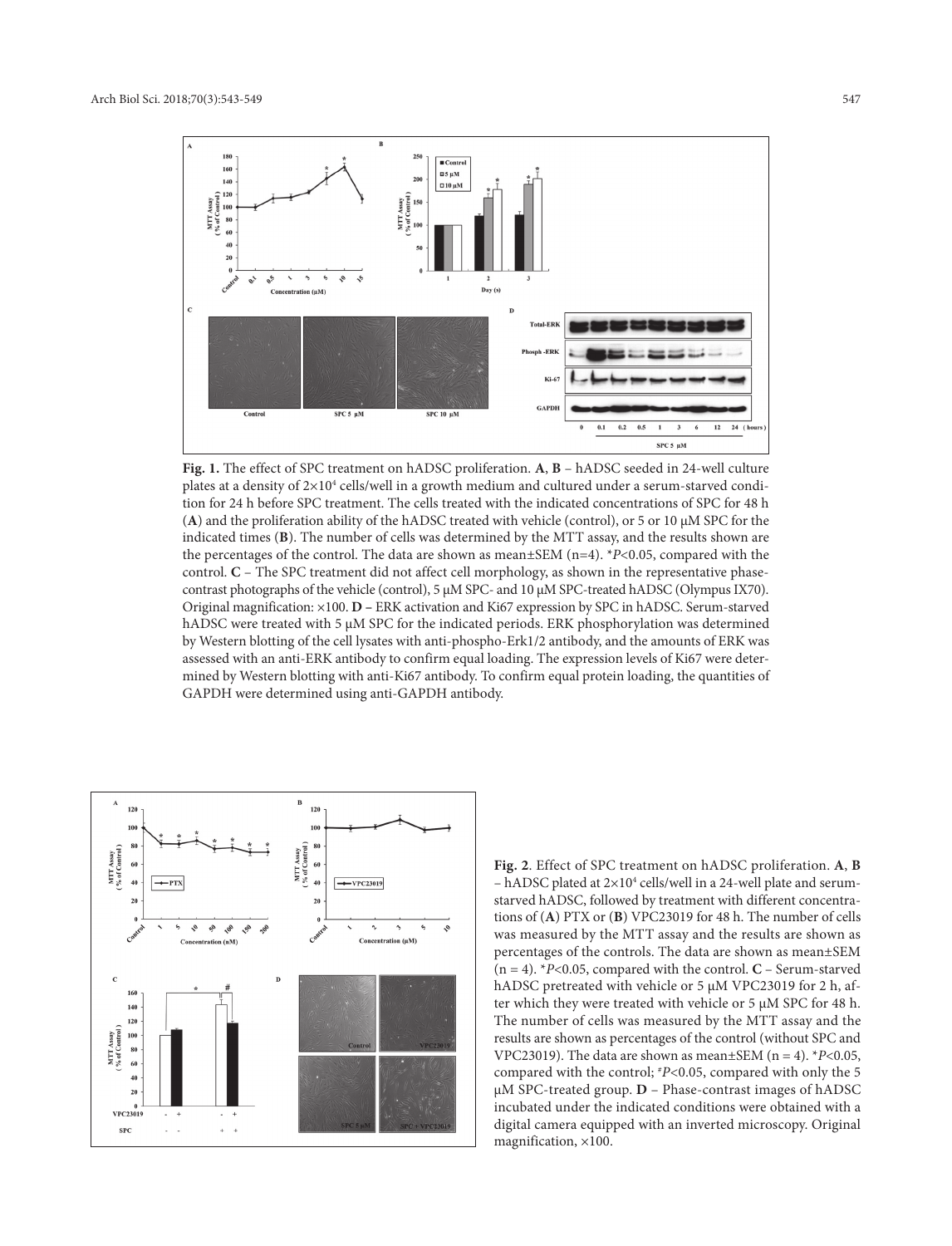

**Fig. 3**. Effect of SPC treatment on hADSC angiogenesis. Serum-starved hADSC were treated with vehicle (control) or 5 μM SPC (SPC) for 48 h. Total RNA was isolated from the cells, and angiogenesis-related gene expression was analyzed by real-time PCR. Experimental data are expressed as the relative ratio to β-actin levels of the corresponding samples. The data are shown as mean $\pm$ SEM (n = 3) \**P*<0.05, compared with the control.



**Fig. 4**. The effect of hADSC or hADSC+SPC treatment on angiogenesisrelated gene expression in the fat grafts. Total RNA was isolated from control fat tissue or hADSC- or hADSC+SPC-treated fat tissue. Angiogenesisrelated gene expression was analyzed by real-time PCR. Experimental data are expressed as the relative ratio to β-actin levels of the corresponding samples. The data are shown as mean $\pm$ SEM (n = 3). \**P*<0.05, compared with the control;  $P < 0.05$ , compared with the hADSC (hADSC-treated fat).



**Fig. 5**. Fat grafts harvested from mice 8 weeks after transplantation. The features of the fat grafts obtained (from left to right): a representative small fat graft from a normal saline-treated fat graft (control), an intermediate-size hADSC-treated fat graft (hADSC) and a large SPC mixed hADSC-treated fat graft (hADSC+SPC).

| $\frac{1}{2}$     |                                                  |                                          |
|-------------------|--------------------------------------------------|------------------------------------------|
| Group             | Weight (Median,<br>$25^{th} - 75^{th}$ )         | Volume (Median,<br>$25^{th} - 75^{th}$ ) |
| Control $(n=11)$  | $0.17(0.15-0.19)$                                | $0.19(0.17-0.21)$                        |
| $hADSC (n=11)$    | $0.20(0.18-0.21)$ *                              | $0.22$ $(0.20 - 0.23)$ <sup>*</sup>      |
| $hADSC+SPC(n=11)$ | $0.22$ $(0.20-0.24)$ <sup>*</sup> , <sup>*</sup> | $0.24(0.23-0.26)$ *,*                    |

**Table 1.** Effects of hADSC and hADSC+ SPC treatments on fat graft weight and volume

\**P*<0.002 (vs the control group); # *P*<0.002 (vs the hADSC group), Kruskal Wallis test

Data are given as medians and 25<sup>th</sup> to 75<sup>th</sup> percentile.

#### **DISCUSSION**

Cryopreserved fat is frequently used for soft tissue augmentation to avoid repeated harvesting of fresh fat tissues. However, cryopreserved fat grafts have lower adipocyte-specific enzymatic activity than fresh grafts [3] and the unpredictability of fat graft viability remains a limitation. Various studies have been conducted to develop strategies for increasing the survival rate of transplanted fat tissues [4-7]. In one of these studies, we reported that supplementation of hADSC to cryopreserved fat grafts can improve both the survival and quality of the transplanted fat [8].

SPC is reportedly associated with various cellular functions of the cardiovascular system, skin, neurons and immune cells [9,12,17,19]. In addition, the biphasic effect of SPC on proliferation has been observed in other cell types. We recently reported that SPC treatment of cryopreserved fat graft tissue improved fat survival and peaked when the fat was supplemented with 3 μM SPC [22]. Based on the results of the previous study, 3 μM SPC was used in the present animal study. Previous studies reported that SPC can stimulate hADSC proliferation [14,23].In this study, we demonstrate that treatment with 5 or 10 μM SPC induced proliferation and angiogenesis of hADSC. These results indicate that SPC increased the proliferation of hADSC without affecting their morphological changes. In an *in vivo* experiment, hADSC supplementation improved the survival of the fat graft tissue. However, the combined use of hADSC and SPC significantly increased fat graft survival and that the expression levels of angiogenesisrelated genes (HGF, GCP2, VEGF, and MMP9) that were increased in hADSC+SPC-treated